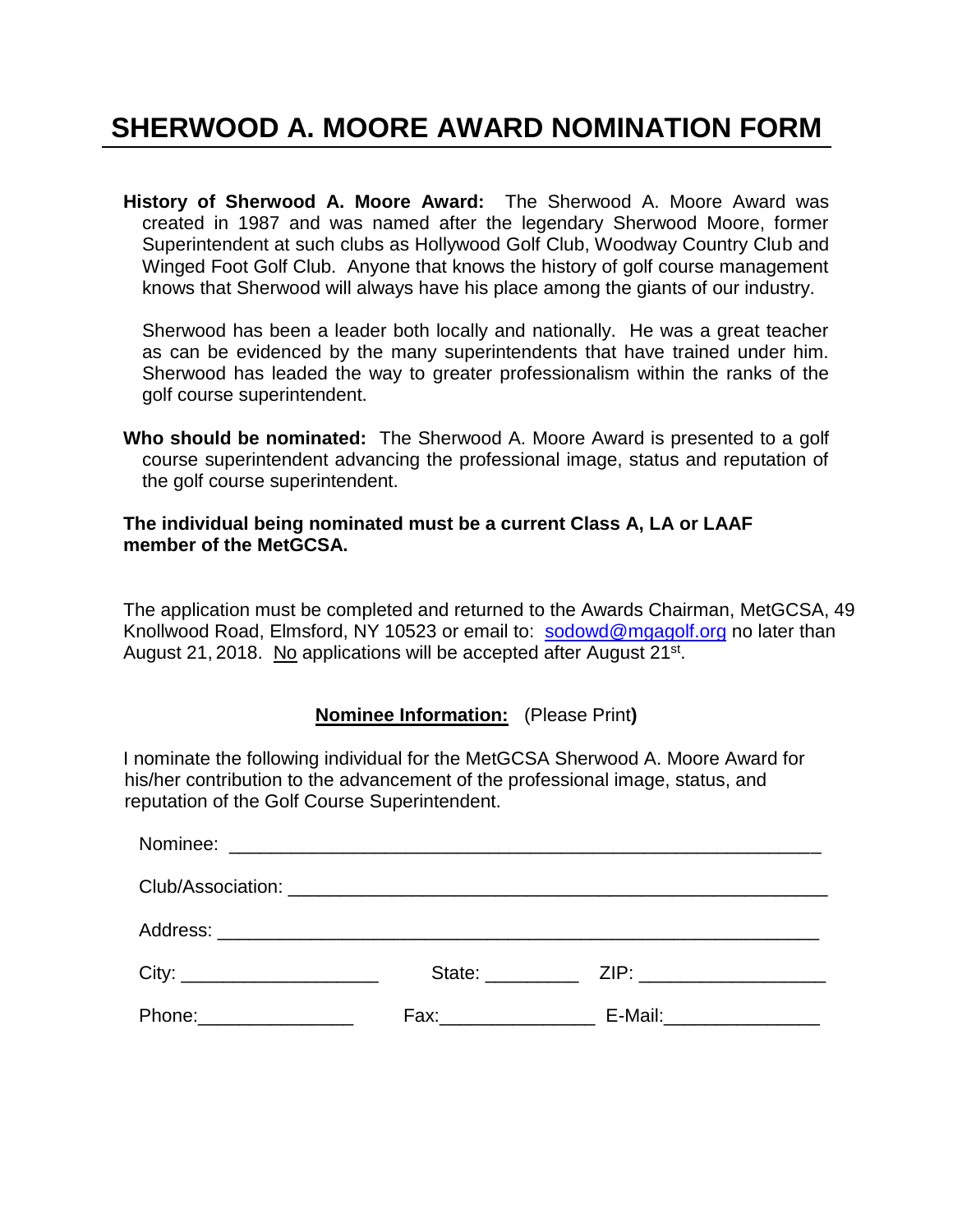## **MetGCSA Chapter Involvement**

| <b>MetGCSA Board Service</b>                                           |                    |    |  |
|------------------------------------------------------------------------|--------------------|----|--|
| Years on Board Service: ___________                                    |                    |    |  |
| Position on Board From                                                 | Year(s) in Service | To |  |
| <b>MetGCSA Committee Service</b>                                       |                    |    |  |
| <b>MetGCSA Involvement</b>                                             |                    |    |  |
| Meeting Attendance: ______ Regular ______ Occasional ______ Rare/Never |                    |    |  |
| Number of Meetings Hosted: ______                                      |                    |    |  |
| Unique MetGCSA Contributions (Speaking, Fund Raising, Etc.)            |                    |    |  |

\_\_\_\_\_\_\_\_\_\_\_\_\_\_\_\_\_\_\_\_\_\_\_\_\_\_\_\_\_\_\_\_\_\_\_\_\_\_\_\_\_\_\_\_\_\_\_\_\_\_\_\_\_\_\_\_\_\_\_\_\_\_\_\_\_\_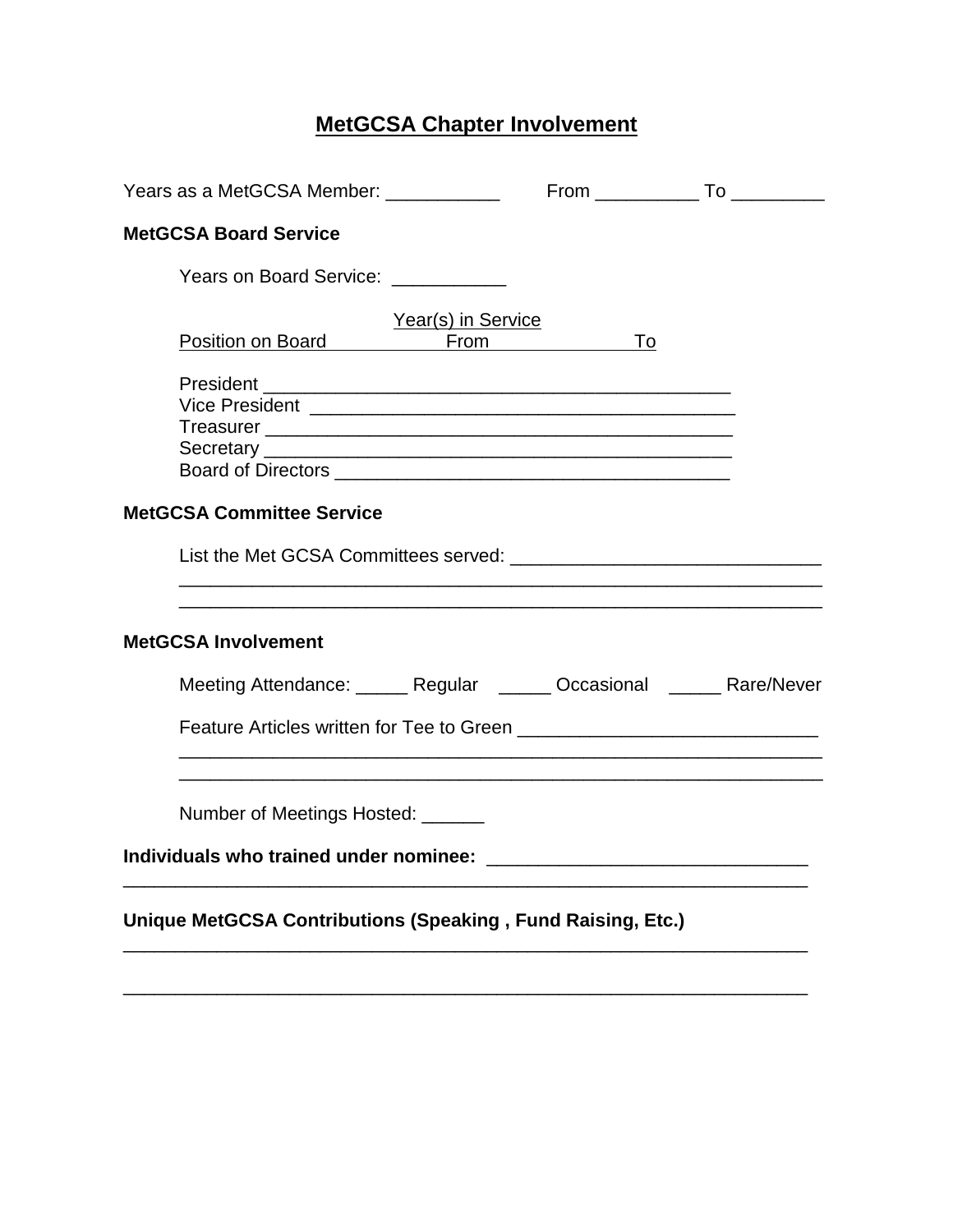### **GCSAA Involvement**

| Certified GCS: Yes ___ No ___ From _____ To ____                                                                                                                    |
|---------------------------------------------------------------------------------------------------------------------------------------------------------------------|
| <b>GCSAA Board Service</b>                                                                                                                                          |
| Years on Board Service: __________                                                                                                                                  |
| Year(s) in Service                                                                                                                                                  |
| Position on Board <b>Providence</b><br>From <u>Letter</u><br>To                                                                                                     |
|                                                                                                                                                                     |
|                                                                                                                                                                     |
| Board of Directors <b>Exercise 2008</b>                                                                                                                             |
| <b>GCSAA Committee Service</b>                                                                                                                                      |
| List the GCSAA Committees Served (List years served on each committee)                                                                                              |
| <b>GCSAA Involvement</b>                                                                                                                                            |
|                                                                                                                                                                     |
| Seminars Attended: Regular Cocasional Rare/Never                                                                                                                    |
|                                                                                                                                                                     |
| GCSAA Chapter Delegate Service: Yes No                                                                                                                              |
| Conference Attendance: _____ Regular _____ Occasional ____ Rare/Never<br>GCSAA Tournament Participation: __ Regular __ Occasional __ Rare/Never<br>Number of Years: |

 $\overline{\phantom{a}}$  , and the contribution of the contribution of the contribution of the contribution of the contribution of the contribution of the contribution of the contribution of the contribution of the contribution of the